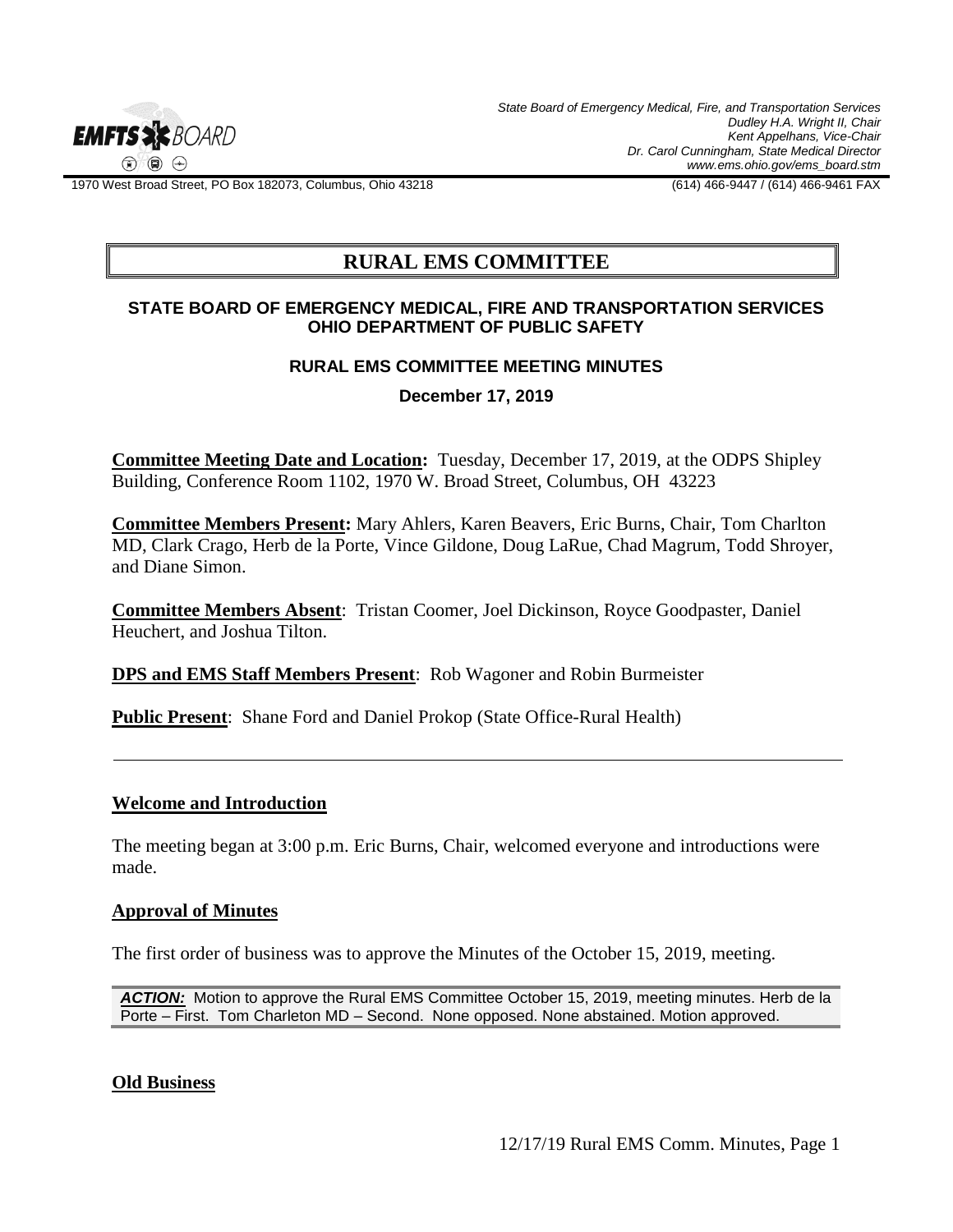*2020 National Rural EMS & Care Conference* – Rob Wagoner reported that the conference is scheduled for April 22-23, 2020, at the Marriott Renaissance in downtown Columbus. Not too organized to date and have not yet requested speakers or vendors from the state. There is concern that the committee's next meeting is not until April 2020, which is when the conference will be held.

*Grant* - Dan Prokop, Ohio Dept. of Health, reported on the NOSORH (National Organization State Offices Rural Health) \$750k grant that has a start date of 2/1/20. There were 18 letters of intent submitted, of which nine followed through and submitted documents for review. By 1/31/20, three awards will be given to the highest scoring sites. The goal of the grant is that the sites will be self-sustaining within three years of its receipt. Published models will be developed for additional sites to follow for use with future grant applications.

*Committee Members* – Eric Burns reported that the Board voted down adding additional members to the committee since it is currently at 16 members. Robin Burmeister will reach out to Board support staff, Valerie Koker, to see if she notifies committee applicants that there are no available seats at this time.

*Flex Grant* – Dan Prokop reported that the grant is to assist in funding Continuing Education ("CE") opportunities for about 150 paramedic refresher courses supported by cpartners.org. This lottery is now open. Information was sent out via email by the DPS to committee members.

# **New Business**

*Executive Meeting* – Herb de la Porte volunteered to take committee meeting information to the Executive Meeting that takes place before the board meeting on December 18, 2019. Robin Burmeister will send an overview of the committee meeting to Mr. de la Porte.

*Subcommittee Update* – Dr. Tom Charlton provided an overview of Medical Oversight and the Scope of Practice committees meeting discussions which included CE options, intubations and certification levels who should be trained in it. He then asked the committee members if there are any opinions they want him to take back to those committees, and opinions were offered.

*2020 Meeting Schedule* – Robin Burmeister will send the committee members the proposed 2020 committee meeting schedule. She informed the members that they will be meeting in room 1101 instead of 1102 for 2020.

## **Open Forum**

No discussion.

# **Adjourn**

*ACTION: Motion to adjourn at 4:17 p.m.* Diane Simon – First. Clark Crago – Second. None opposed. None abstained. Motion approved.

**Next meeting:** Tuesday, April 14, 2020, 3-5 p.m., at the ODPS Shipley Building, Conference Room 1101, 1970 W. Broad Street, Columbus, OH 43223.